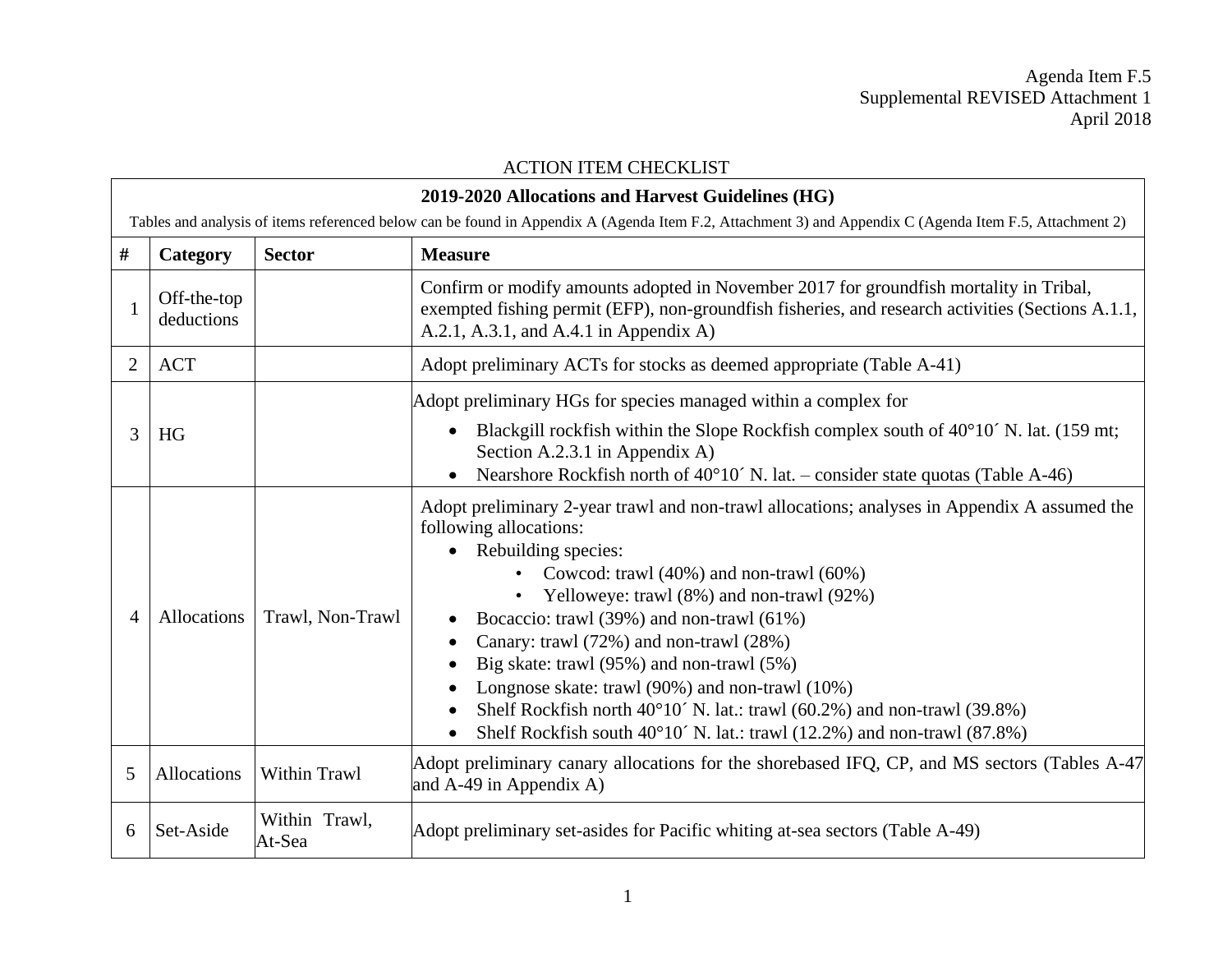|   | 2019-2020 Allocations and Harvest Guidelines (HG)                                                                                                       |                  |                                                                                                                                                                                                                                                                                                                                                                             |  |
|---|---------------------------------------------------------------------------------------------------------------------------------------------------------|------------------|-----------------------------------------------------------------------------------------------------------------------------------------------------------------------------------------------------------------------------------------------------------------------------------------------------------------------------------------------------------------------------|--|
|   | Tables and analysis of items referenced below can be found in Appendix A (Agenda Item F.2, Attachment 3) and Appendix C (Agenda Item F.5, Attachment 2) |                  |                                                                                                                                                                                                                                                                                                                                                                             |  |
| # | <b>Category</b>                                                                                                                                         | <b>Sector</b>    | <b>Measure</b>                                                                                                                                                                                                                                                                                                                                                              |  |
|   | HG or<br><b>Shares</b>                                                                                                                                  | Within Non-Trawl | Adopt preliminary 2-year within non-trawl HGs or shares for:<br>• Rebuilding species: cowcod and yelloweye<br>Bocaccio south of $40^{\circ}10'$ N lat.<br>• Canary rockfish<br>Sablefish south of 36° N lat.: 70% limited entry and 30% open access fixed gears<br>• Nearshore Rockfish North of $40^{\circ}10'$ N. latitude - consider state-specific HGs (Table<br>$A-46$ |  |

| 2019-2020 Season Structures |          |                         |                                                                                                                                                                                                                                                                                                                                                                                                                                                           |
|-----------------------------|----------|-------------------------|-----------------------------------------------------------------------------------------------------------------------------------------------------------------------------------------------------------------------------------------------------------------------------------------------------------------------------------------------------------------------------------------------------------------------------------------------------------|
| #                           | Category | <b>Sector</b>           | <b>Measure</b>                                                                                                                                                                                                                                                                                                                                                                                                                                            |
| 8                           |          | Shorebased IFQ          | Allocations based on preferred ACLs (Table A-47 and Table A-48)                                                                                                                                                                                                                                                                                                                                                                                           |
| 9                           |          | At-Sea Sectors          | Amendment 21 allocations for widow rockfish based on preferred ACLs (Table A-49)                                                                                                                                                                                                                                                                                                                                                                          |
| 10                          |          | Commercial<br>Non-Trawl | Same as 2017, except proposed routine trip limit changes for:<br>Sablefish N LE and OA (Table A-58)<br>$\bullet$<br>Sablefish S LE and OA (Table A-59)<br>$\bullet$<br>Canary LE and OA (Table A-60)<br>$\bullet$<br>Darkblotched rockfish and Slope Rockfish North (Table A-61)<br>$\bullet$<br>Thornyheads North OA (Table A-62)<br>$\bullet$<br>Lingcod North LE and OA (Table A-63)<br>$\bullet$<br>Lingcod South LE (Table A-68) and OA (Table A-69) |
| 11                          |          | <b>Treaty Fisheries</b> | Same as 2018, except petrale sole set-aside increases from 220 mt to 290 mt                                                                                                                                                                                                                                                                                                                                                                               |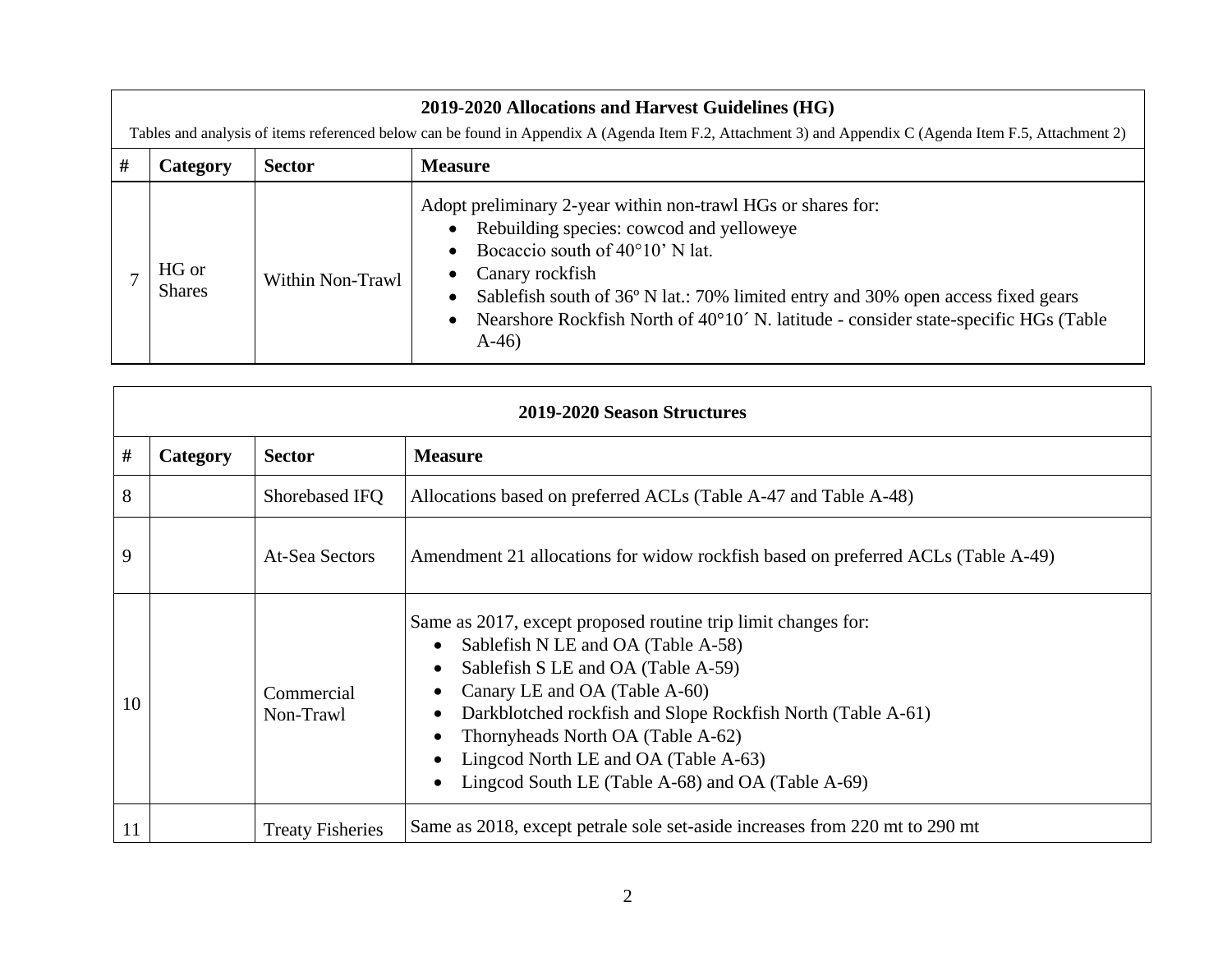|    | 2019-2020 Season Structures |                        |                                                                                                                                                                                                                                                                                                                                                                                                                                                                                              |  |
|----|-----------------------------|------------------------|----------------------------------------------------------------------------------------------------------------------------------------------------------------------------------------------------------------------------------------------------------------------------------------------------------------------------------------------------------------------------------------------------------------------------------------------------------------------------------------------|--|
| #  | Category                    | <b>Sector</b>          | <b>Measure</b>                                                                                                                                                                                                                                                                                                                                                                                                                                                                               |  |
| 12 |                             | <b>WA</b> Recreational | Same as 2018, except<br>Progressively reduce or remove the 20 and 30 fm depth restrictions depending on<br>Yelloweye ACL<br><b>Sub-Bag Limit Options</b><br>o Canary Rockfish: no sub-bag limit in all marine areas<br>Cabezon: sub-bag limit of 1 in all marine areas<br>$\circ$<br>Allow lingcod and rockfish retention with halibut on board north of the Washington-<br>Oregon border MA 1 during the halibut fishery                                                                    |  |
| 13 |                             | <b>OR</b> Recreational | Same as 2018, except<br>Season open year round, except June-Aug when fishing is allowed shoreward of 40 fm<br>$\bullet$<br>Higher Yelloweye ACLs than under No Action:<br>Could allow fewer months with depth restrictions<br>$\circ$<br>Possibly allow additional lingcod opportunities<br>$\circ$<br>Possibly reduce bottomfish retention restrictions with halibut on board<br>$\circ$<br>Bag limits will be adjusted through state regulations<br>April-Sept offshore longleader fishery |  |
| 14 |                             | <b>CA</b> Recreational | Same as 2018, except<br>Year round fishing for CA scorpionfish<br>$\bullet$<br>Option to fish deeper than 75 fm in Southern Management Area<br>$\bullet$<br>Higher Yelloweye ACLs than under No Action could allow year round fishing at all depths<br>statewide<br>Sub-bag limit options:<br>$\bullet$<br>o Lingcod South: decrease to 1<br>Cabezon: removal of sub-bag limit; up to 10<br>Canary: increase to 2<br>$\circ$                                                                 |  |